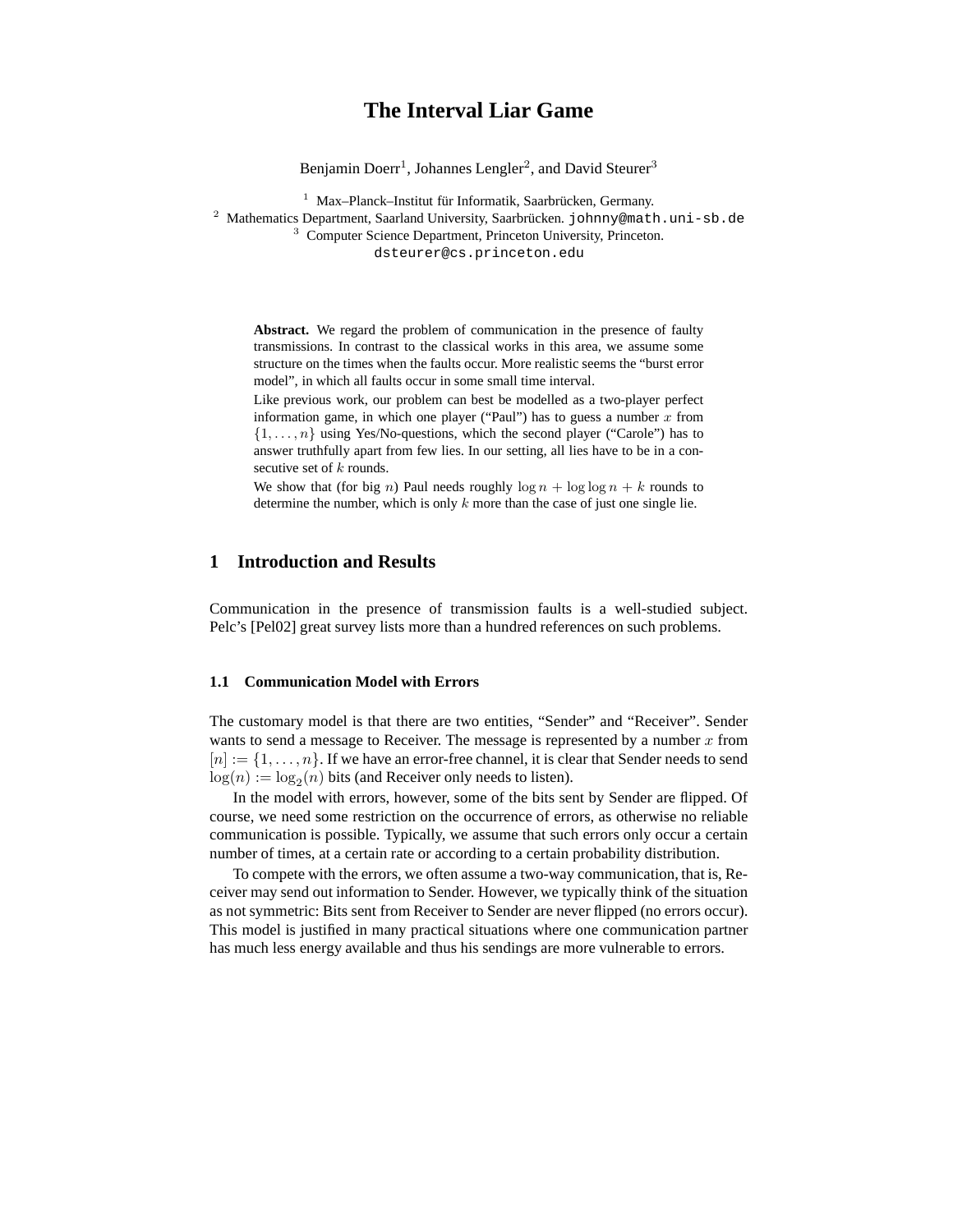### **1.2 Liar Games**

We often adopt a worst-case view. Hence we do not assume the errors to be random, but rather to be decided on by a malevolent adversary. In fact, we may think of that sender not really wanting to share his secret  $x$ , but rather trying to keep it by intentionally causing errors (lying). This leads to a so-called *liar game*. In the following, we adopt the language usually used in the analysis of such games. In particular, Sender/Lier will be called "Carole", an anagram of oracle, and Receiver, who is questioning Carole to reveal the secret, will be called "Paul" in honor of Paul Erdős, the great questioner.

The rules of the game are as follows: Carole decides on a number (secret)  $x \in [n]$ . There are q rounds. Each round, Paul asks a Yes/No-question, which Carole answers. In doing so, Carole may lie according to further specifications. Paul wins the game, if after  $q$  such rounds, he knows the number.

To make this a perfect information game (in-line with our worst-case view), let us assume that Carole does not have to decide on the number  $x$  beforehand, but rather tries to answer in a way that is consistent with some secret. For technical reasons, we shall also allow that she lies in a way that is inconsistent with any secret, which will be viewed as a win for Paul as well.

We remark that, depending on the parameters  $n, q$ , and on the lying restrictions either Paul or Carole has a winning strategy. So we say that Paul wins if he has a winning strategy.

Note that this set-up perfectly models the communication problem with errors. There is one more remark regarding Paul's questions. It seems that his communication effort is much higher, since each question can only be represented by a  $n$  bit string.

This could be justfied by the stronger battery Paul has compared to Carole, but there is a more natural explanation: If Paul and Carole agree on a communication protocol beforehand, then Paul does not need to transmit his questions. It suffices that he merely repeats the bit he just received and Carole can deduce the next question from this and the agreed-on protocol.

In the following, we rather use the language of games than that of communication protocols. With the above equivalence at hand, this is merely a question of taste and we follow the authors of previous work in this respect.

#### **1.3 Previous Results**

As said, liar games are an intensively studied subject. We now briefly state the main results relevant for our work and refer to the survey paper Pelc [Pel02] for a more complete coverage.

The first to notice the connection between erroneous communication and such games was Alfréd Rényi [Rén61,Rén76]. However, for a long time most of this community was not aware of Rényi's work and cited Ulam [Ula76] as inventor of liar games.

Pelc [Pel87] was the first to completely analyse the game with one lie. He showed that Paul wins for even *n* if  $n \leq 2^q/(q+1)$ , and for odd *n* if  $n \leq (2^q - q + 1)/(q+1)$ . There are numerous results for  $k = 2, 3$ , or 4 lies, which we will not discuss here.

Spencer [Spe92] solved the general problem for any fixed number  $k$  of lies. Here Paul wins if  $n \leq 2^q / \left(\frac{q}{\leq k}\right)(1 + o(1))$ , where  $\left(\frac{q}{\leq k}\right) = \sum_{i=0}^k \binom{q}{i}$ .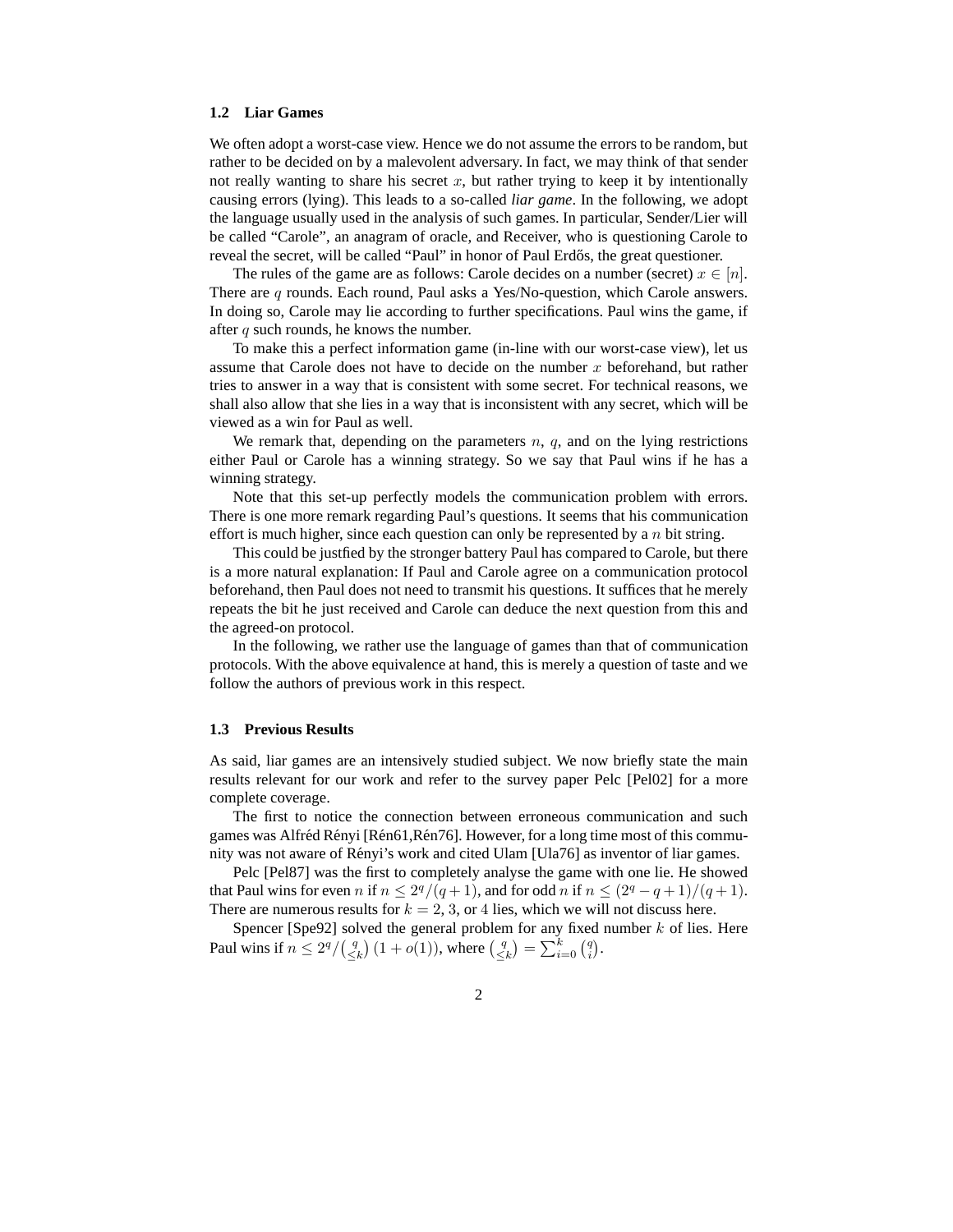All results above concern the fully adaptive ('real game') setting with unrestricted questions and fixed numbers of lies. The problem has a quite different nature if only comparison questions ("Is  $x \leq s$ ?" for some  $s \in [n]$ ) are allowed [BK93], a constant fraction of lies is allowed in any initial segment of rounds [Pel89], or Paul's questions have to come in two batches, where Carole gives her answers only after having received the whole batch [CM99].

### **1.4 Our Contribution**

Translating the above results back into the model of erroneous communication, the errors occur independently at arbitrary times. While this might be true for some types of errors, we feel that it is much more likely that the errors occur in bunchs. We think, e.g., of atmospheric disorders. Here, not only a single bit will be affected, but a whole sequence of bits sent.

In the game theoretic setting, we allow Carole to lie up to  $k$  times, but only in a way that all lies occur in  $k$  consecutive rounds. Note that, in these  $k$  rounds, Carole may lie, but of course she does not have to.

The additional interval restriction makes Carole's position much harder. Roughly speaking, Paul only needs  $k$  more questions than in the one-lie game. This shows that, in scenarios where it can be assumed, using our interval assumption is a valuable improvement. More precisely, we show the following.

**Theorem 1.** *Let*  $n, q \in \mathbb{N}$  *and*  $k \in \mathbb{N}_{\geq 2}$ *.* 

- *(i) Paul wins if*  $q \geq \lceil \log n \rceil + k + \lceil \log \log 2n \rceil$  *and*  $q \geq \lceil \log n \rceil + 2k$ .
- *(ii) Carole wins if*  $q < \log n + 2k$ *.*
- (*iii*) *Carole wins if*  $q < \log n + k + \log \log 2n 1$ *.*

We assumed  $k \geq 2$  as otherwise the game in consideration would revert to the searching game with just one lie.

Note that Theorem 1 gives almost matching lower and upper bounds on the number of questions Paul needs to reliably distinguish  $n$  integers. Specifically, for all choices of  $n$  and  $k$ , the upper and lower bound differ by at most 3.

### **2 Notation and Preliminaries**

We describe a game position by a non-negative vector  $P = (x_k, \ldots, x_0)$ , where  $x_i$ is the number of integers for which (assuming it to be the correct answer) Carole is allowed to lie within the next  $i$  questions. Note that for the analysis, it does not matter which are the particular integers that Carole may lie for  $i$  times, it is only their number that matters.

In particular,  $x_k$  is the number of integers for which Carole has never lied, and  $x_0$  is the number of integers for which Carole must not lie anymore. Note that  $\sum_{i=0}^{k} x_i \leq n$ , and this is strict if there are integers for which Carole would have lied at two times separated by at least k rounds. For the initial position, denoted  $P^0$ , we have  $x_k = n$  and  $x_0 = \ldots = x_{k-1} = 0.$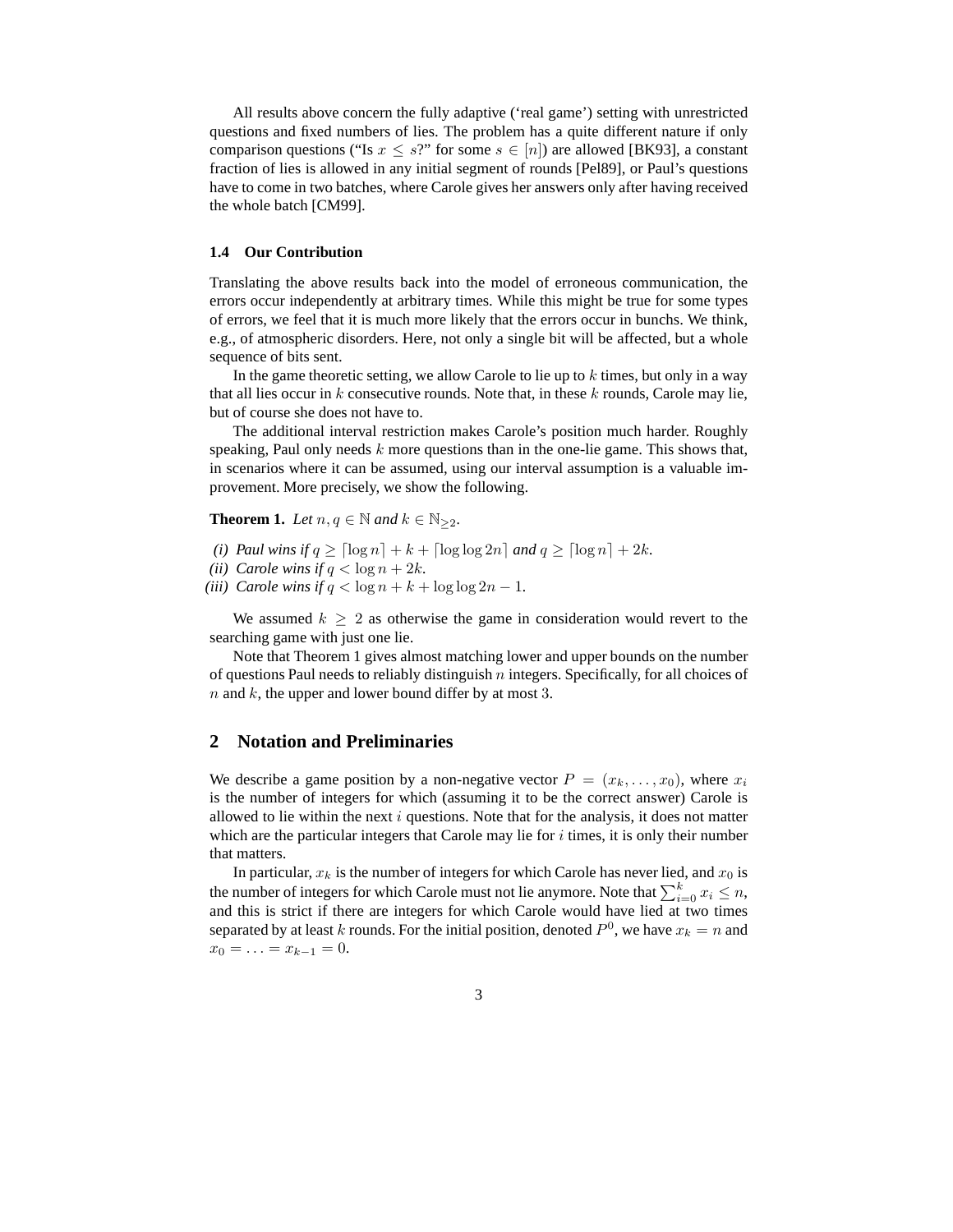We continue formalizing the questions Paul is asking. Note first that a Yes/Noquestions can always be expressed in the form " $x \in S$ ?" for some  $S \subseteq [n]$ . Since again for the analysis the particular integers are not so relevant, we describe the question via an integer vector  $v = (v_k, \dots, v_0)$ , where  $v_i$  is the number of integers that (i) are in S and (ii) Carole may lie i times for. Consequently, we have  $0 \le v_i \le x_i$  for all  $i \in \{0, \ldots, k\}$ . To ease the language, we identify questions with their corresponding vectors.

Depending on Carole's answer there are two possibilities for the next game position P', namely  $P' = \text{YES}(P, v)$  and  $P' = \text{NO}(P, v)$ , where

$$
YES(P, v) = (v_k, x_k - v_k, x_{k-1}, x_{k-2}, \dots, x_1 + v_0)
$$
  

$$
NO(P, v) = YES(P, P - v) = (x_k - v_k, v_k, x_{k-1}, x_{k-2}, \dots, x_1 + x_0 - v_0)
$$

Note that neither  $YES(P, v)$  nor  $NO(P, v)$  depends on any  $v_i$  with  $0 < i < k$ . For the integers corresponding to these entries, Carole's answer does not affect the state of the game.

For a position  $P = (x_k, \ldots, x_0)$ , a question (i.e. an integer vector v with  $0 \le v \le$ *P*) is a *perfect bisection* if  $v_0 = \frac{1}{2}x_0$  and  $v_k = \frac{1}{2}v_k$ .

Recall that  $YES(P, v)$  and  $NO(P, v)$  do not depend on  $v_1, \ldots, v_{k-1}$ , so if Paul can make a perfect bisection, then the successor state does not depend on Carole's answer.

We call a question a *quasi-perfect bisection* if  $v_i \in \{ |x_i/2|, |x_i/2| \}$  for  $i = 0$  and  $i = k$ .

We conclude this section by explaining when some position is better than another:

**Lemma 2.** Let  $P = (x_k, \ldots, x_0)$  and  $P' = (x'_k, \ldots, x'_0)$  be positions (= non-negative *inegral vectors). Assume that* P *and* P ′ *have the following property:*

$$
\sum_{i=j}^{k} x_i \le \sum_{i=j}^{k} x'_i \qquad \text{for all } j = 0, \dots, k. \tag{1}
$$

*Then for any* q*, we have the implication*

*Paul can win*  $P'$  *in*  $q$  *rounds*  $\implies$  *Paul can win*  $P$  *in*  $q$  *rounds* 

In this case, we call position  $P$  at least as good as  $P'$ , and we call  $P'$  at most as good as P.

*Proof.* Though the statement is rather technical, the idea is simple: We can generate  $P'$ out of P by *(i)* allowing Carole some additional lies and *(ii)* adding some more numbers to the search space. Clearly, both operations will make the game harder for Paul, so if he has a winning strategy for  $P'$  in  $q$  rounds, then exactly the same strategy will also win P.

So we want to prove that we can indeed transform  $P$  into  $P'$  by operations  $(i)$  and *(ii)*. We use an inductive argument. Firstly, we add some numbers of type  $x_0$  to P until we get equality for  $j = 0$ , i.e.,  $\sum_{i=0}^{k} x_i = \sum_{i=0}^{k} x'_i$ .

Now we have  $x_0 = \sum_{i=0}^k x_i - \sum_{i=1}^k x_i \ge \sum_{i=0}^k x'_i - \sum_{i=1}^k x'_i = x'_0$ , so  $x_0 - x'_0 \ge$ 0. We choose  $x_0 - x'_0$  numbers in P at the  $x_0$ -position. For these numbers, we allow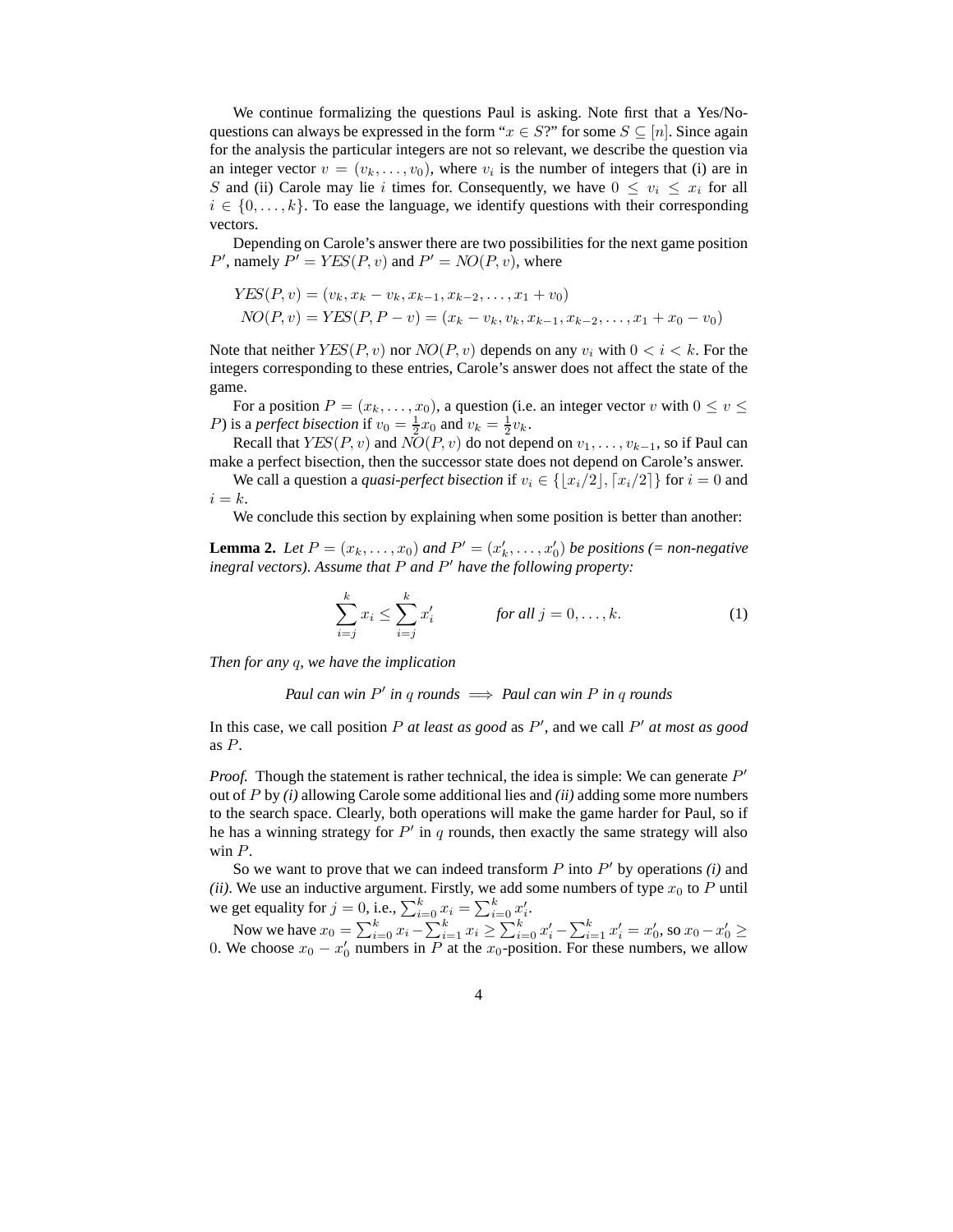Carole to lie in the next step. So we get a new position  $P^1 = (x_k, \ldots, x_2, x_1 + x_0$  $x'_0, x'_0$ ), and we know that P is at least as good as  $P^1$ .

Now inductively we produce a sequence  $P^0 := P, P^1, P^2, \dots, P^k$  with the following properties:

- $P^{i-1}$  is at least as good as  $P^i$  (in the sense of equation (1)).
- $P^i$  is generated from  $P^{i-1}$  by operations of type *(i)* and *(ii)*.
- $-$  For  $0 \le j < i$  we have  $x_j^i = x_j^i$ , where  $x_j^i$  is the j-entry of  $P^i$ .

$$
- \sum_{j=0}^{k} x_j^i = \sum_{j=0}^{k} x_j' \text{ for } i > 0.
$$

Indeed, we have already constructed  $P^1$ . Out of  $P^{i-1}$ , by the same construction we get  $P<sup>i</sup>$ , namely by allowing one additional lie for some numbers from  $x_i^{i-1}$ . (Formally by setting  $P^i := (x_k^{i-1}, \ldots, x_{i+1}^{i-1}, x_i^{i-1} + x_{i-1}^{i-1} - x'_{i-1}, x'_{i-1}, x_{i-2}^{i-1}, \ldots, x_0^{i-1})$ ). Note that  $P^{i-1}$  and  $P^i$  are identical except for the components  $i-1$  and i. It is easy to check that  $P<sup>i</sup>$  has the desired properties.

Finally, we end up with  $P^k$ , which is automatically identical to  $P'$ .

Altogether, we have constructed  $P'$  out of  $P$  by the feasible operations  $(i)$  and  $(ii)$ . This proves the claim.

### **3 Upper Bounds and Strategies for Paul**

In this section, we give a strategy for Paul. In this way, we derive upper bounds on the number of questions Paul needs in order to reveal the secret  $x \in [n]$ . We show (Corollary 6) that for  $n$  being a power of 2, Paul can win if

$$
q \ge \max\left\{k + \log n + \lceil \log \log n \rceil, 2k + \log n\right\}.
$$

Our strategy is constructive, that is, immediately yields an efficiently executable protocol for the underlying communication problem.

Here is an outline of the strategy. Assume that  $n$  is a power of two. Clearly, some strategy working for a larger  $n$  will also work for a smaller one, hence this assumption is fine (apart from possible a minor loss in the resulting bounds). If all  $x_i$  are even, Paul can ask the question  $v = \frac{1}{2}P$ . He does so for the first  $\log n$  rounds of the game (Main Game), resulting in a position with  $x_k = 1$ . Now the aim is to get rid of this one integer Carole has not lied for yet. To do so, we ask a "trigger question", roughly  $(1, 0, \ldots, 0)$ . Either we succeeded with our plan and simply repeat asking for half of the  $x_0$ -integers (Endgame I), or we end up with very few possible integers altogether (Endgame II), allowing an easy analysis.

**Lemma 3 (Main Game).** If n is a power of 2, then with the first  $m = \log n$  questions *Paul can reach position*

$$
P^m = (1, 1, 2, \dots, 2^{k-2}, (m-k+1)2^{k-1}).
$$

*Proof.* In the first m rounds, Paul can always ask questions of the form  $v = P/2$ , where  $P$  is the current game position. The position after  $k$  such perfect bisections is

$$
P^k = (2^{m-k}, 2^{m-k}, 2^{m-k+1}, \dots, 2^{m-1}).
$$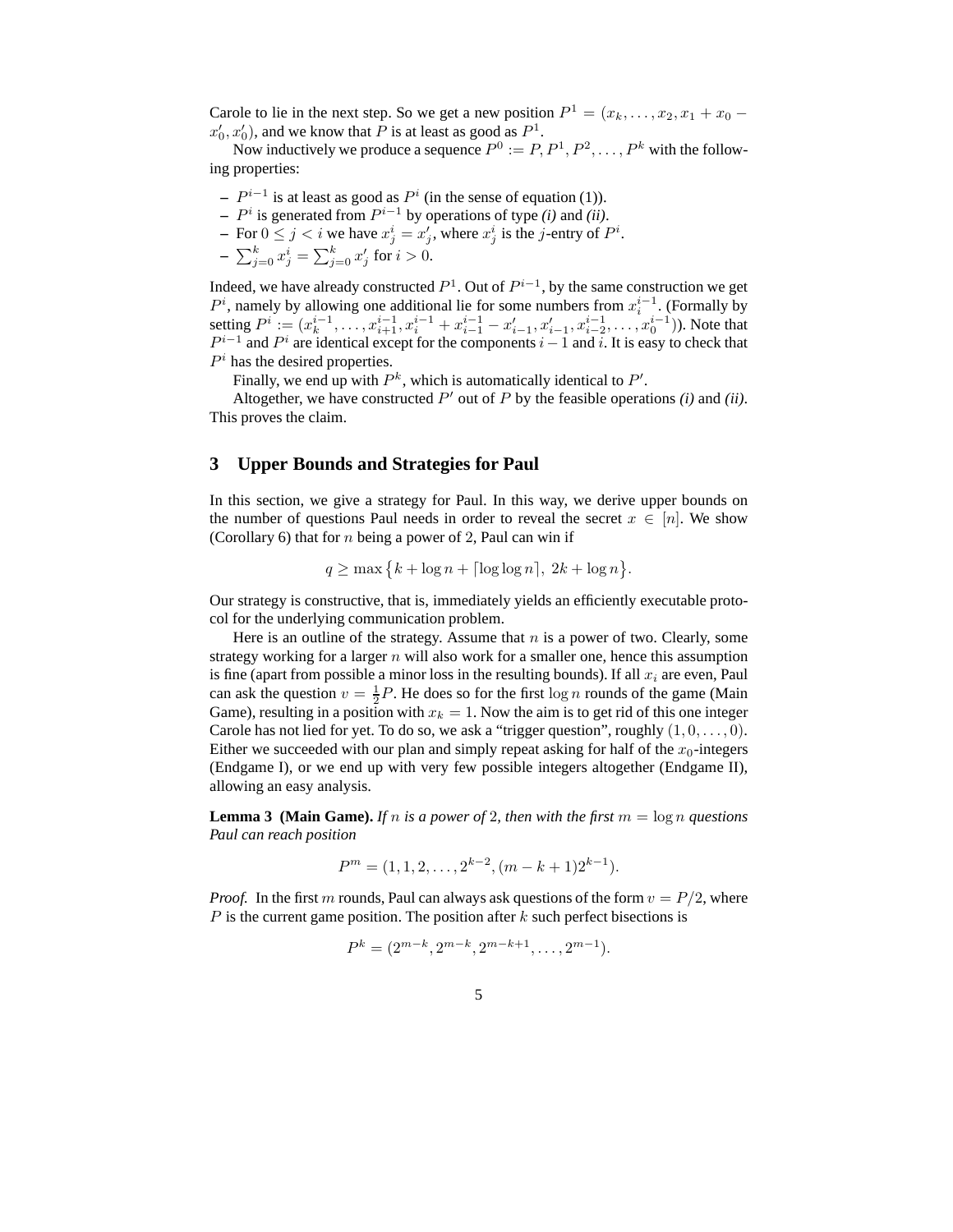A simple inductive argument shows that the position after  $k + \nu$  questions with  $\nu <$  $m - k$  is

$$
P^{k+\nu} = (2^{m-k-\nu}, 2^{m-k-\nu}, 2^{m-k-\nu+1}, \dots, 2^{m-\nu-2}, (\nu+1) \cdot 2^{m-\nu-1}).
$$

For  $\nu = m - k$ , we get the statement of the lemma.

After the first m questions, Paul asks a "trigger question"  $v^{m+1}$  =  $(1, 0, \ldots, 0, 2^{k-2})$ . If k is sufficiently small compared to n, Carole will not give up the relatively many possibilities encoded in  $x_0$  and therefore answer "No". The following two lemmas deal with both possible successor positions, namely  $YES(P^m, v^{m+1})$ and  $NO(P^m, v^{m+1})$ .

**Lemma 4 (Endgame I).** *From position*

 $NO(P^m, v^{m+1}) = (0, 2^0, 2^0, \dots, 2^{k-3}, (m-k+1)2^{k-1})$ 

*Paul wins the game (by reaching position*  $(0, \ldots, 0, 1)$ *), with at most*  $k - 1 + \lceil \log m \rceil$ *questions.*

*Proof.* With  $k-2$  perfect bisections, Paul reaches the position with  $x_k = \ldots = x_2 = 0$ ,  $x_1 = 1$  and  $x_0 = 2(m - k + 1) + \sum_{i=1}^{k-2} 2^{i-1}/2^{i-1} = 2m - k.$ 

In the next question, Paul asks for  $m - \lfloor k/2 \rfloor$  integers corresponding to the last entry of the position. So the next position is no more than

$$
(0,\ldots,0,m - \lfloor k/2 \rfloor + 1) \leq (0,\ldots,0,m).
$$

From this position on, the game reverts to classical "Twenty Questions" problem for a universe of size m. So Paul can win with  $\lceil \log m \rceil$  additional questions.

The total number of questions is at most

$$
k-2+1+\lceil \log m \rceil \leq k-1+\lceil \log m \rceil
$$
.

**Lemma 5 (Endgame II).** *Paul can win with at most*  $2k - 1$  *questions from position* 

$$
YES(P^m, v^{m+1}) = (1, 0, 2^0, 2^1, \dots, 2^{k-3}, 2^{k-2})
$$

*Proof.* With  $k - 2$  quasi-perfect bisections, Paul reaches a position at least as good as

$$
(1,0,\ldots,0,\sum_{i=0}^{k-2} 2^i/2^i) = (1,0\ldots,0,k-1).
$$

Now Paul asks for the number corresponding to the first entry of the position, that is, the question  $v = (1, 0, \ldots, 0)$ . If the answer is "Yes", Paul wins instantly. Otherwise, the position is  $(0, 1, 0, \ldots, k - 1)$ . Playing the "Twenty Questions" game on the  $k - 1$ integers corresponding to the last entry, we reach with  $t \leq \lceil \log k \rceil$  additional questions a position with  $x_0 = x_{k-1-t} = 1$  and all other entries naught. From this position, Paul can win in  $k - t$  questions.

The total number of questions is at most

$$
k - 2 + 1 + k = 2k - 1.
$$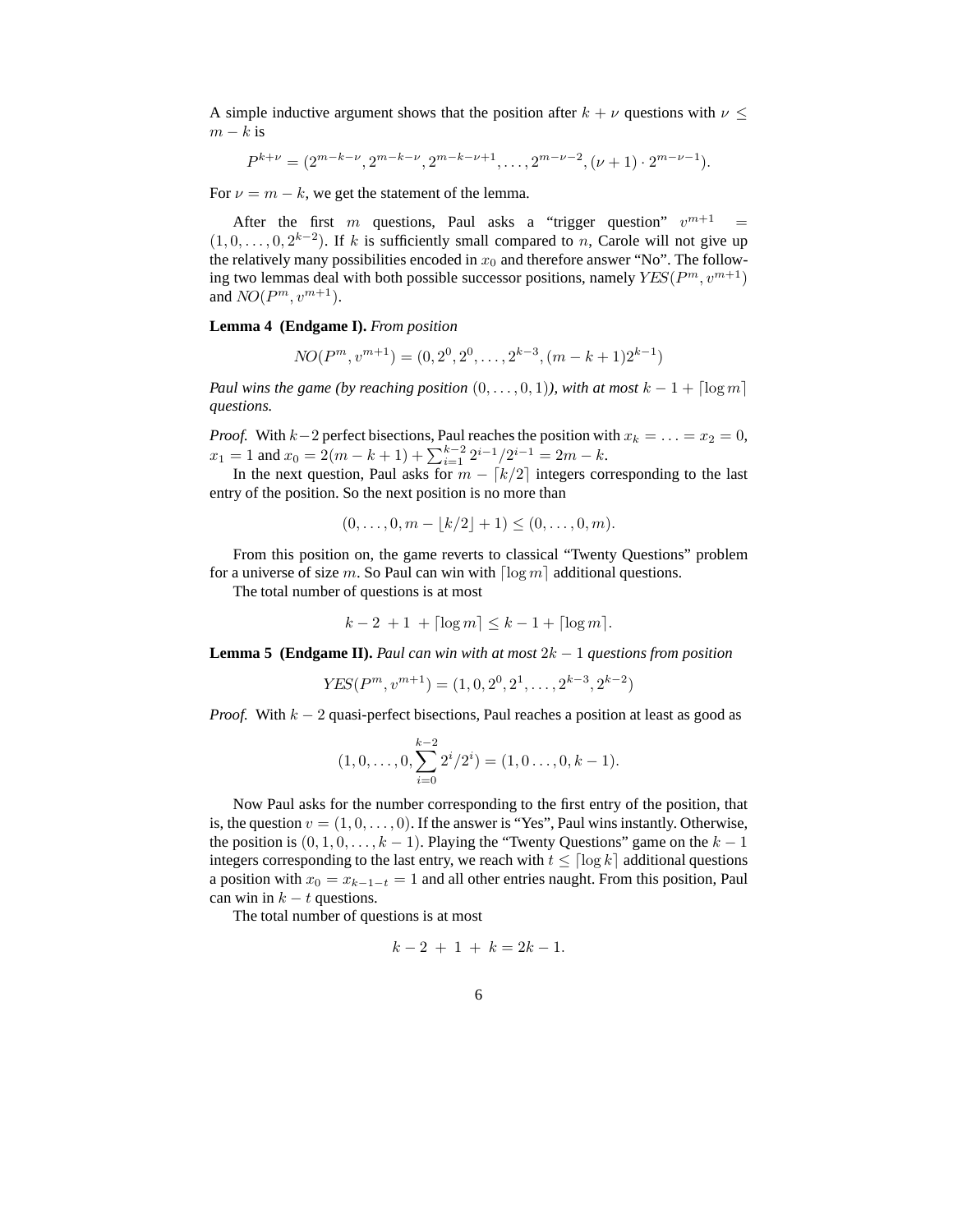**Corollary 6.** *For*  $\log n \in \mathbb{N}$ *, Paul can win if* 

$$
q \ge \max\left\{k + \log n + \lceil \log \log n \rceil, 2k + \log n\right\}.
$$

*Proof.* By Lemma 3, we need  $\log n$  questions for the main game. Then Paul asks one "trigger question". Depending on Carole's answer, Paul either plays Endgame I or Endgame II. In the first case, he needs  $k + \lceil \log \log n \rceil - 1$  further questions to win the game (Lemma 4). In the latter case, Paul wins with  $2k - 1$  questions (Lemma 5).

If *n* is not a power of two, we can replace the starting position  $P = (n, 0, \ldots, 0)$ by  $(2^{\lceil \log(n) \rceil}), 0, \ldots, 0)$ , which is at most as good as P. By the Corollary, Paul can still win if

 $q \geq \max\left\{k + \lceil \log n \rceil + \lceil \log \log n \rceil, 2k + \lceil \log n \rceil \right\},\$ 

which is the statement in Theorem 1 (i).

## **4 Lower Bound**

In this section, we prove lower bounds showing that our strategies given in the previous section are optimal up to a small constant number of questions. We start by defining the following *formal weight function*:

$$
w_j(x_k,...,x_0) = (j - k + 2)2^{k-1}x_k + \sum_{i=0}^{k-1} 2^i x_i.
$$

The weight function is supposed to determine whether it is possible for Paul to find out the correct number in  $j$  rounds. It does not quite so, but it solves only a formal relaxation of the problem. (That's why it is called *formal* weight function.)

Note that the weight function is linear in its variables.

The following lemma summarises the important properties of such a formal weight function.

**Lemma 7.** *(i) Triangle equality: For all*  $j > k + 1$  *and for all integral vectors* P *and* v*,*

 $w_i(P) = w_{i-1}(YES(P, v)) + w_{i-1}(NO(P, v)).$ 

*(Note: We do not require that the entries of* P *and* v *are positive.)*

*(ii) Formal descent:* For all  $j \geq k+1$  and for all integral P, there is a formal choice v *for Paul, such that*

$$
w_{j-1}(YES(P, v)) = w_{j-1}(NO(P, v)), \text{ if } w_j(P) \text{ is even.}
$$

$$
w_{j-1}(YES(P, v)) = w_{j-1}(NO(P, v)) + 1
$$
, if  $w_j(P)$  is odd.

*By a formal choice, we mean an integral vector with possibly negative entries.*

*(iii) Starting condition: For*  $j = k$ *, if*  $P$  *is a state with non-negative integral entires, we have*  $w_k(P) \leq 2^k$  *if and only if Paul can win the situation* P *in k rounds.*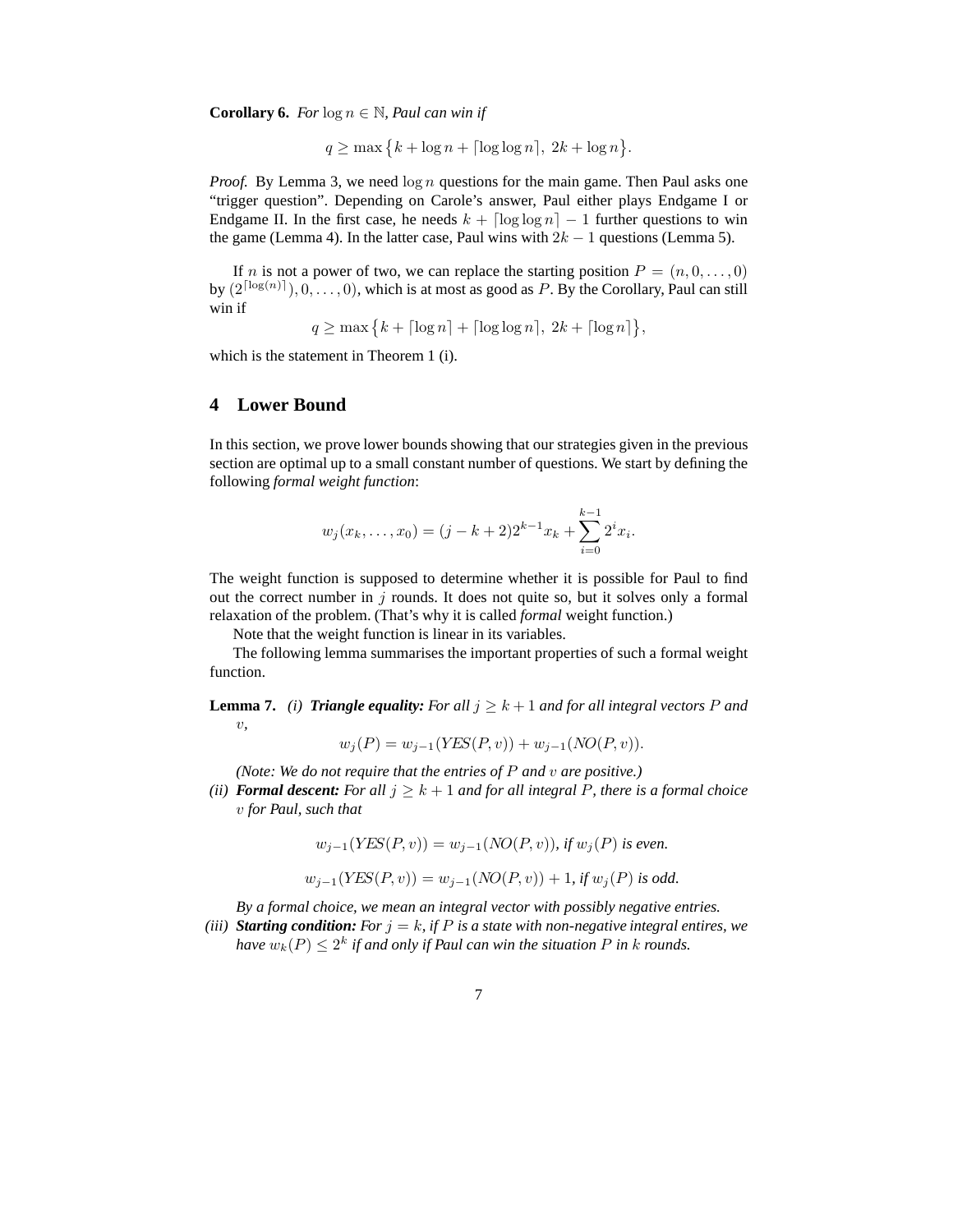*Proof.* Let  $P = (x_k, \ldots, x_0), v = (v_k, \ldots, v_0)$ . Direct calculation proves the assertion:

$$
w_{j-1}(YES(P, v)) + w_{j-1}(NO(P, v))
$$
  
= 
$$
\left((j - k + 1)2^{k-1}v_k + 2^{k-1}(x_k - v_k) + \sum_{i=1}^{k-2} 2^i x_{i+1} + (v_0 + x_1)\right)
$$
  
+ 
$$
\left((j - k + 1)2^{k-1}(x_k - v_k) + 2^{k-1}v_k + \sum_{i=1}^{k-2} 2^i x_{i+1} + (x_0 - v_0 + x_1)\right)
$$
  
= 
$$
(j - k + 1)2^{k-1}x_k + 2^{k-1}x_k + \sum_{i=1}^{k-2} 2^{i+1}x_{i+1} + 2x_1 + x_0
$$
  
= 
$$
(j - k + 1)2^{k-1}x_k + \sum_{i=2}^{k-1} 2^i x_i + 2x_1 + x_0
$$
  
= 
$$
(j - k + 1)2^{k-1}x_k + \sum_{i=0}^{k-1} 2^i x_i
$$
  
= 
$$
w_j(P)
$$

This proves the triangle equality.

Obviously, if  $P = (0, \ldots, 0, 2, 0, \ldots, 0)$ , then Paul can choose  $v =$  $(0, \ldots, 0, 1, 0, \ldots, 0)$ , and thus obtain  $w_{j-1}(YES(P, v)) = w_{j-1}(NO(P, v))$ . (Because by symmetry  $YES(P, v) = NO(P, v)$ .

But  $w_i$  is linear in all entries, so it suffices to prove the claim for  $P =$  $(0, \ldots, 0, 1, 0, \ldots, 0)$ , with the *i*-th entry = 1. Let  $P' = (0, \ldots, 0, 1, 0, \ldots, 0)$ , but with the  $i - 1$ -th entry = 1. Now put  $a := w_j(P) - 2w_{j-1}(P')$ . We must distinguish two cases:

- $w_j(P)$  is even: Then also a is even. Put  $v := P + (0, \ldots, 0, \frac{a}{2})$ . Then  $YES(P, v) =$  $P' + (0, \ldots, 0, \frac{a}{2})$ , so  $w_{j-1}(YES(P, v)) = w_{j-1}(P') + \frac{a}{2} = \frac{1}{2}w_j(P)$ . On the other hand, by the triangle equality,  $w_{j-1}(NO(P, v)) = w_j(P) - w_{j-1}(YES(P, v)) =$  $\frac{1}{2}w_j(P) = w_{j-1}(YES(P, v)).$
- $\sim w_j(P)$  is odd: Then also a is odd. Put  $v := P+(0,\ldots,0,\frac{a+1}{2})$ . Then  $YES(P,v)$  $P' + (0, \ldots, 0, \frac{a+1}{2}),$  so  $w_{j-1}(YES(P, v)) = w_{j-1}(P') + \frac{a+1}{2} = \frac{1}{2}(w_j(P) +$ 1). On the other hand, by the triangle equality,  $w_{j-1}(NO(P, v)) = w_j(P)$  –  $w_{j-1}(YES(P, v)) = \frac{1}{2}(w_j(P) - 1) = w_{j-1}(YES(P, v)) - 1.$

For the starting condition, note that due to  $j = k$ , the weight function simplifies to  $w_k(x_k,\ldots,x_0) = \sum_{i=0}^k 2^i x_i.$ **Case 1:**  $x_k \geq 1$ 

In this case, there is a chip  $C_1$  on the  $x_k$ -position.

First assume that the weight is  $\geq 2^k$ . Then there is some other chip  $C_2$ . Now Carol can take the following strategy: In the remaining  $k$  rounds, she always says that  $C_2$  is the correct chip. Then after the k moves,  $C_2$  is still in the game. But so is  $C_1$ , because it takes at least k moves to travel down all the way to the  $x_0$ -position and one more to be kicked out. Hence, there are two chips left and Paul cannot decide which one is correct.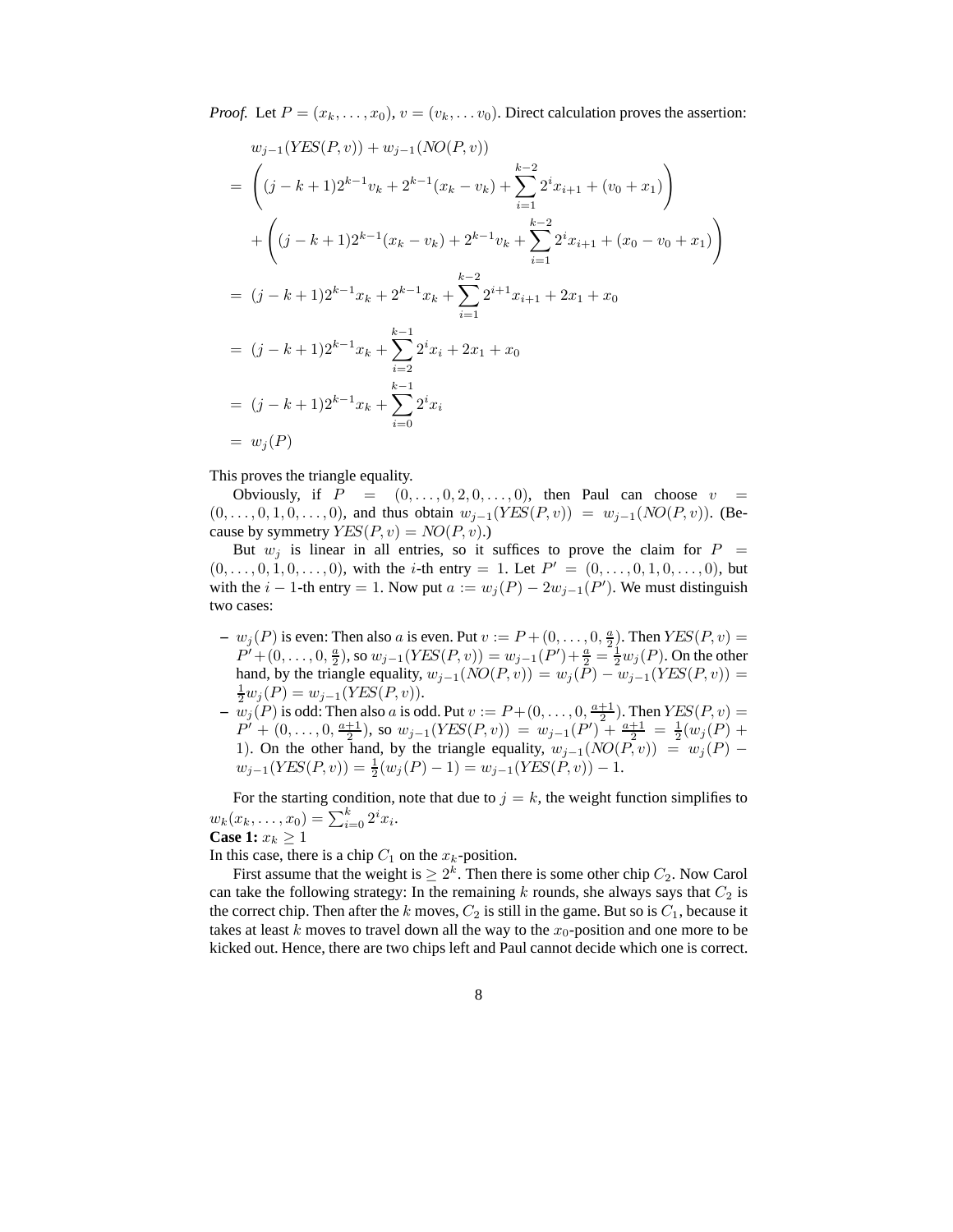Now assume that the weight is  $\leq 2^k.$  Then  $C_1$  is the only chip, and Paul has already won.

#### **Case 2:**  $x_k = 0$

First assume that the weight is  $\leq 2^k$ . Then Paul chooses the question  $v :=$  $(0, \ldots, 0, \lfloor \frac{1}{2}x_0 \rfloor)$ . ( $\lfloor \rfloor$  means rounding down to the next integer.) The two possible consecutive states differ only at the  $x_0$ -position, and it is better for Carole to take  $NO(P, v) = (0, x_k, \dots, x_2, x_1 + \lceil \frac{1}{2} x_0 \rceil)$ , having weight

$$
w(NO(P, v)) = \left\lceil \frac{1}{2}x_0 \right\rceil + x_1 + \sum_{i=1}^{k-1} 2^i x_{i+1}
$$

$$
= \left\lceil \frac{1}{2}x_0 \right\rceil + \sum_{i=1}^k 2^{i-1} x_i
$$

$$
= \left\lceil \frac{w(P)}{2} \right\rceil \le \left\lceil \frac{2^k}{2} \right\rceil = 2^{k-1}.
$$

So Paul can assure that in the following state, the weight is  $\leq 2^{k-1}$ . By induction, after k rounds the weight is  $\leq 1$ , implying that only one chip is left. Hence, Paul wins the game.

Now assume that the weight is  $> 2<sup>k</sup>$ . Paul asks a question, and Carol choses the answer that leaves more chips on the  $x_0$ -position. The other positions are indifferent against Carols choice, and the consecutive state is  $P_{new} = (0, x_k, \ldots, x_2, x_1 + \tilde{x}_0),$ with some  $\tilde{x}_0 \ge \frac{1}{2}x_0$ .

Then the weight of the new position is at least

$$
w(P_{new}) \ge \tilde{x}_0 + x_1 + \sum_{i=1}^{k-1} 2^i x_{i+1}
$$

$$
\ge \frac{1}{2} x_0 + \sum_{i=1}^k 2^{i-1} x_i
$$

$$
= \frac{w(P)}{2} > \frac{2^k}{2} = 2^{k-1}.
$$

So Carol can assure that in the following state, the weight is  $> 2^{k-1}$ . By induction, after k rounds the weight is  $> 1$ . But during those rounds, all chips must move all the way down to the  $x_0$ -position. So all chips have weight 1, implying that there is more than one chip left. Hence, Carol wins the game.

**Corollary 8.** If P is a state in the liars game, and if  $j \geq k$  with  $w_j(P) > 2^j$ , then Paul *can not win the game within* j *moves.*

*Hence,*  $\max\{j \geq k | w_j(P) \leq 2^j\}$  *is a lower bound for the minimal number of questions that Paul needs.*

*Proof.* Assume Paul had a strategy that would yield him victory in j moves. Then Carol does the following: In each round, she picks the answer with the higher weight function.